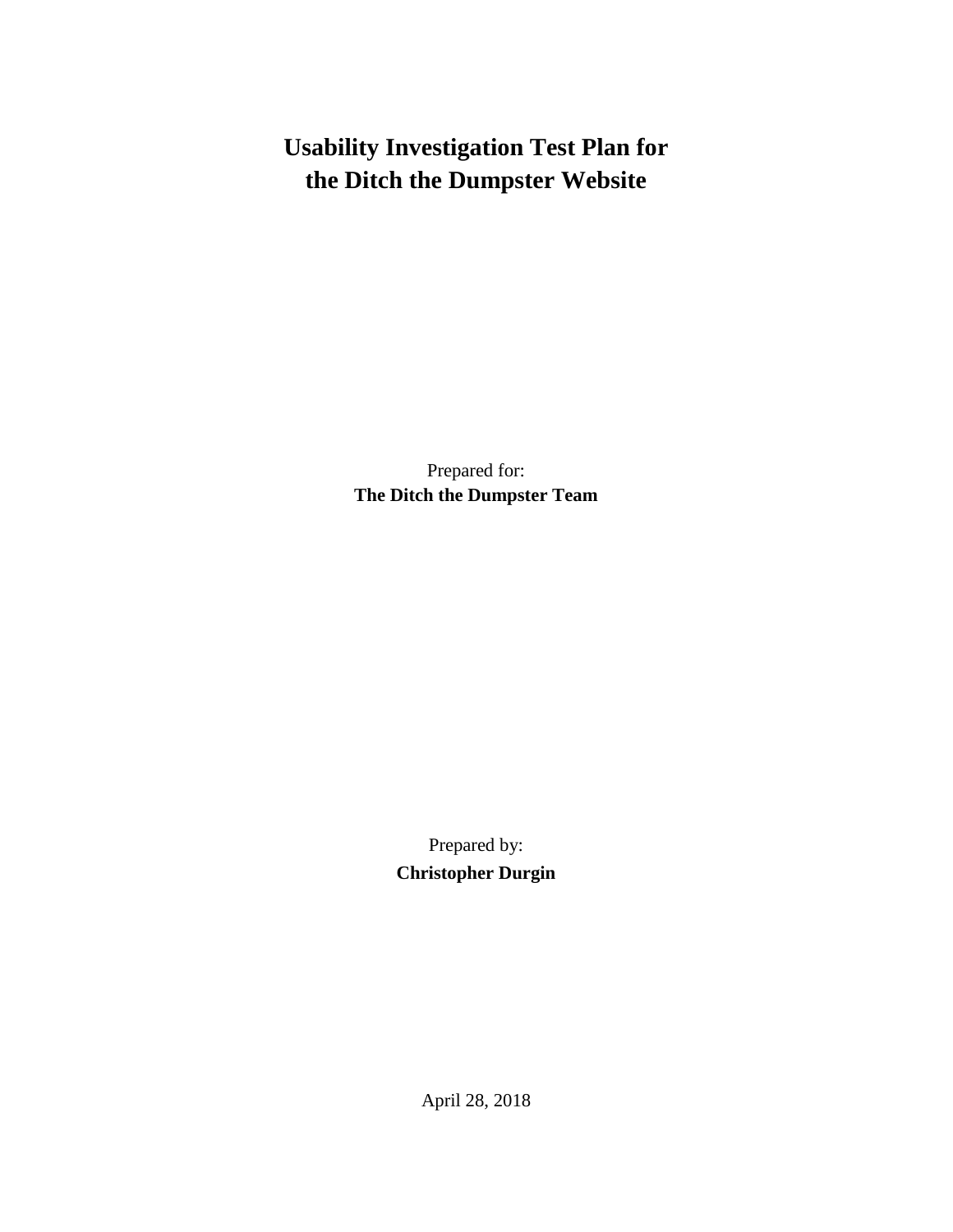## **CONTENTS**

|                | <b>CONTENTS</b>                          | $\mathbf{i}$   |
|----------------|------------------------------------------|----------------|
| 1              | <b>INTRODUCTION</b>                      | 1              |
| $\overline{2}$ | <b>OBJECTIVES</b>                        | $\mathbf{1}$   |
| 2.1            | <b>SCOPE</b> of Test                     |                |
| 3              | <b>METHODOLOGY</b>                       | $\sqrt{2}$     |
| 3.1            | <b>User Group</b>                        | $\overline{2}$ |
| 3.2            | <b>Usability Testing</b>                 | $\overline{2}$ |
| 3.3            | <b>Dependent Variables</b>               | $\overline{2}$ |
| 3.4            | User Interface                           | 3              |
| 3.5            | <b>Test Location and Conditions</b>      | $\overline{4}$ |
| 3.6            | Test Equipment / Instrumentation         | $\overline{4}$ |
| 3.7            | Procedure                                | $\overline{4}$ |
| 3.7.1          | <b>Test Schedule</b>                     | $\overline{4}$ |
| 4              | DATA COLLECTION, REDUCTION, AND ANALYSIS | 5              |
| 4.1            | Collection                               | 5              |
| 4.2            | Reduction                                | 5              |
| 4.3            | Analysis                                 | 5              |
| 5 <sup>5</sup> | <b>RESULTS</b>                           | 5              |
| 5.1            | <b>Objective Measures</b>                | 6              |
| 5.2            | <b>Subjective Measures</b>               | 6              |
| 6              | <b>COMMENTS</b>                          | 6              |
| 6.1            | Comments                                 | 6              |
| 7              | <b>CONCLUSIONS</b>                       | 6              |
| 8              | <b>RECOMMENDATIONS</b>                   | 6              |

## **APPENDIXES**

| APPENDIX 1 PRE-SESSION QUESTIONNAIRE  |     |
|---------------------------------------|-----|
| APPENDIX 2 SCENARIOS & TASKS          |     |
| APPENDIX 3 POST-SESSION QUESTIONNAIRE | 11  |
| APPENDIX 4 SESSION SCRIPT             | 13. |
| APPENDIX 5 CONSENT FORM               | 16  |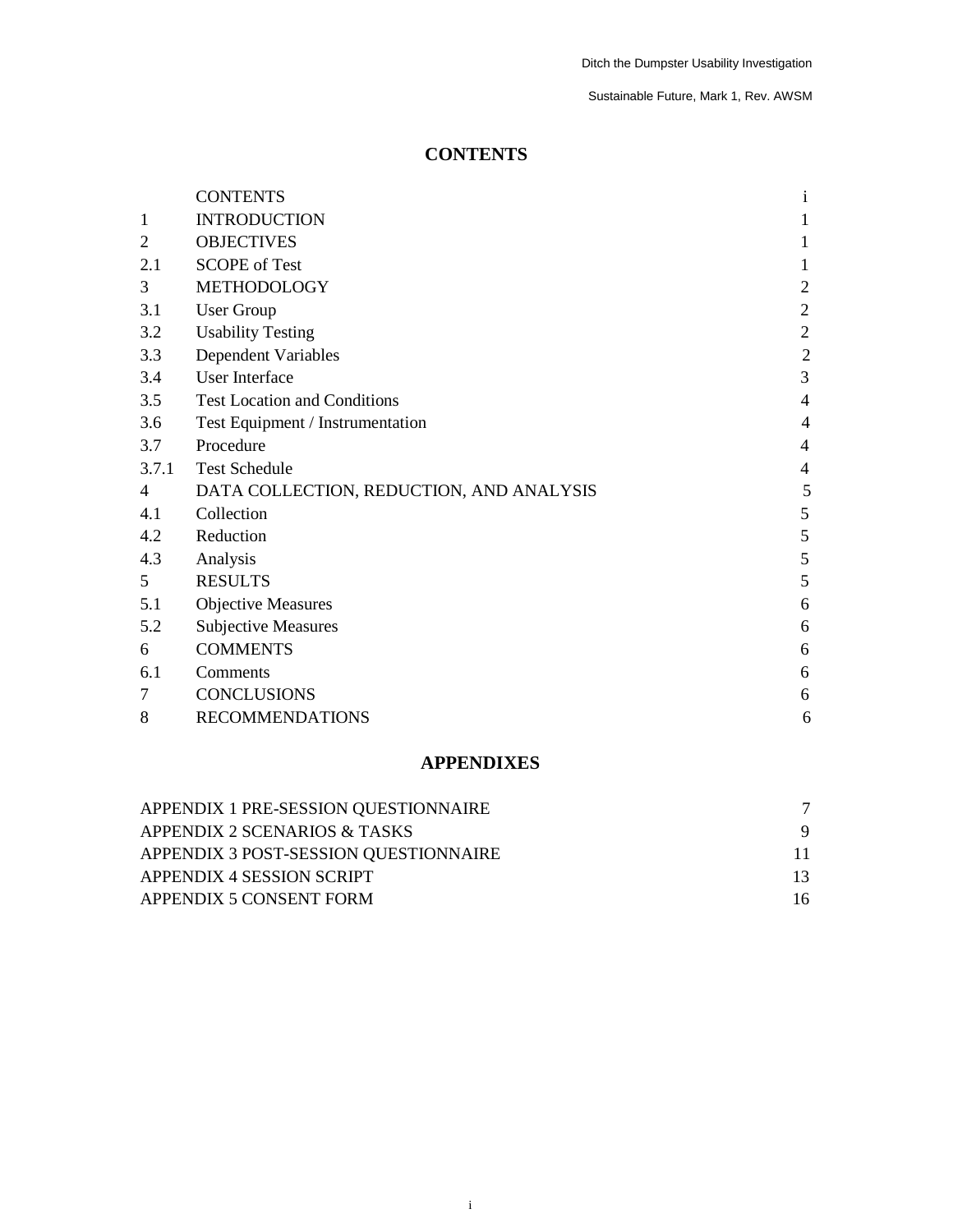## **1 INTRODUCTION**

This document describes a test plan for conducting a usability test on the Ditch the Dumpster website redesign.

In March of 2018, Team Arizona College Students began to conduct research and testing to measure the usability and user experience of Arizona State University's Ditch the Dumpster website interface. It was found based on user input that the Ditch the Dumpster website needed to be redesigned to better meet user needs.

In April of 2018, I designed, mocked up, and prototyped the redesign of the Ditch the Dumpster website. To ensure site user satisfaction, additional usability testing is recommended to evaluate user experience of the new design.

Prototype Link: <https://xd.adobe.com/view/257b6995-d5f9-488e-44c7-77b98724552d-534a/?fullscreen>

## **2 OBJECTIVES**

The usability testing objectives are to measure:

- Website overall user satisfaction
- Website attractiveness
- Usefulness of the website
- Efficiency of the website's navigation
- Ease of learning
- Overall controllability

## 2.1 SCOPE of Test

The scope of this test is to evaluate the Ditch the Dumpster website. This test will be focusing on the navigation and ease of use with the prototype of the website. Testing of the prototype is planned to begin Monday May 7th, 2018. This project and testing has an open budget.

The test will be constrained to evaluating the navigation within the Ditch the Dumpster site only. We will also be measuring the aesthetics and overall user satisfaction during this testing.

We will not be testing the Arizona State University core site navigation, links, or community partner websites.

The design overall is on stage 6 of the Nielsen's scale of UX maturity, indicating a need to track user experience and quality of the product. The website prototype has been developed through Adobe XD a digital product design platform that is a powerful tool for prototyping, that allows easy user testing through link sharing on the specific platform the website was intended.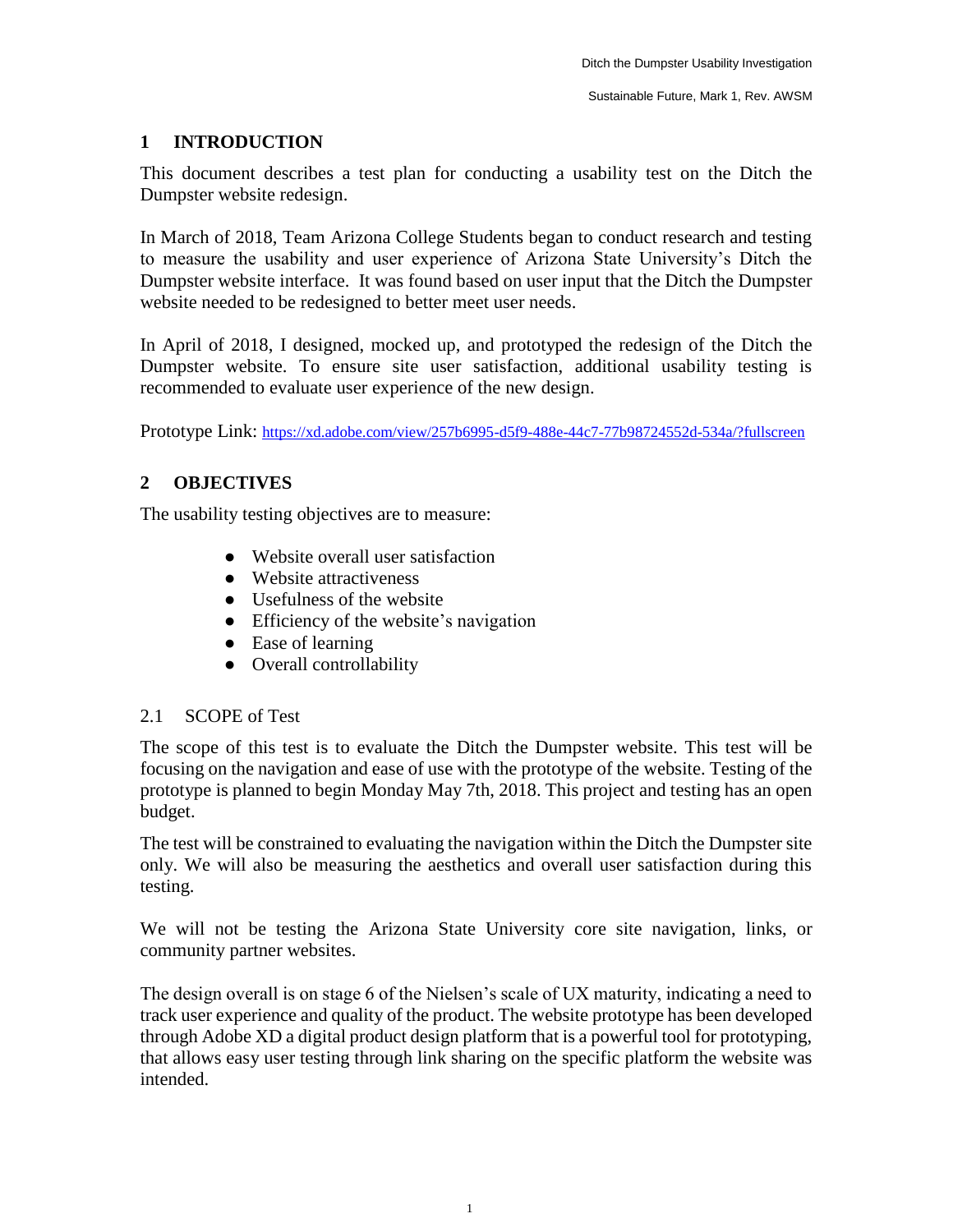## **3 METHODOLOGY**

Based on the accessibility of a possible user group, our team decided it was best to conduct usability testing for this study. This testing method will allow us to gain both quantitative and qualitative data that target our concerns and objectives.

## 3.1 User Group

Eight Arizona State University students will serve as the primary user group. At least eight different participants will be used, if additional participants are available and time permits then more subjects will participate in the test. Having eight users will ensure we optimize our return on investment and maximize our benefit-cost ratio.

The test participants for this study will be recruited through face to face request on the Arizona State University campuses. Prospective participants will be required to be Arizona State University College students. This will ensure the users are the target audience for this platform.

## 3.2 Usability Testing

Conducting usability testing will allow us to go a step further than just interviews, enabling us to ask a user to complete specific tasks and give us the opportunity to record observational data. This type of evaluation of the app will help us gain both qualitative and quantitative data at the same time; based on time to complete tasks and difficulty level of a specific task. We will also be able to reliably measure user satisfaction of the new website assets and identify possible additional changes required to further improve the website. Usability testing will help us to analyze the new website's performance and develop a final product design that better meets user needs and expectations. The usability test is comprised of three different aspects:

- Pre-Session Questionnaire (see Appendix 1)
- Scenarios and Tasks (see Appendix 2)
- Post-Session Questionnaire (see Appendix 3)

## 3.3 Dependent Variables

During the test session, test administrators will record both objective and subjective data. Ensuring we gain data that is both external, based on facts, and internal user data based on emotions during the study.

## **Objective**

Quantitative objective data being collected during this study includes a count of successfully completed tasks and a count of errors, time spent per task, and count of clicks performed during the tasks. Qualitative objective data will be a description of the observation and steps performed by the user.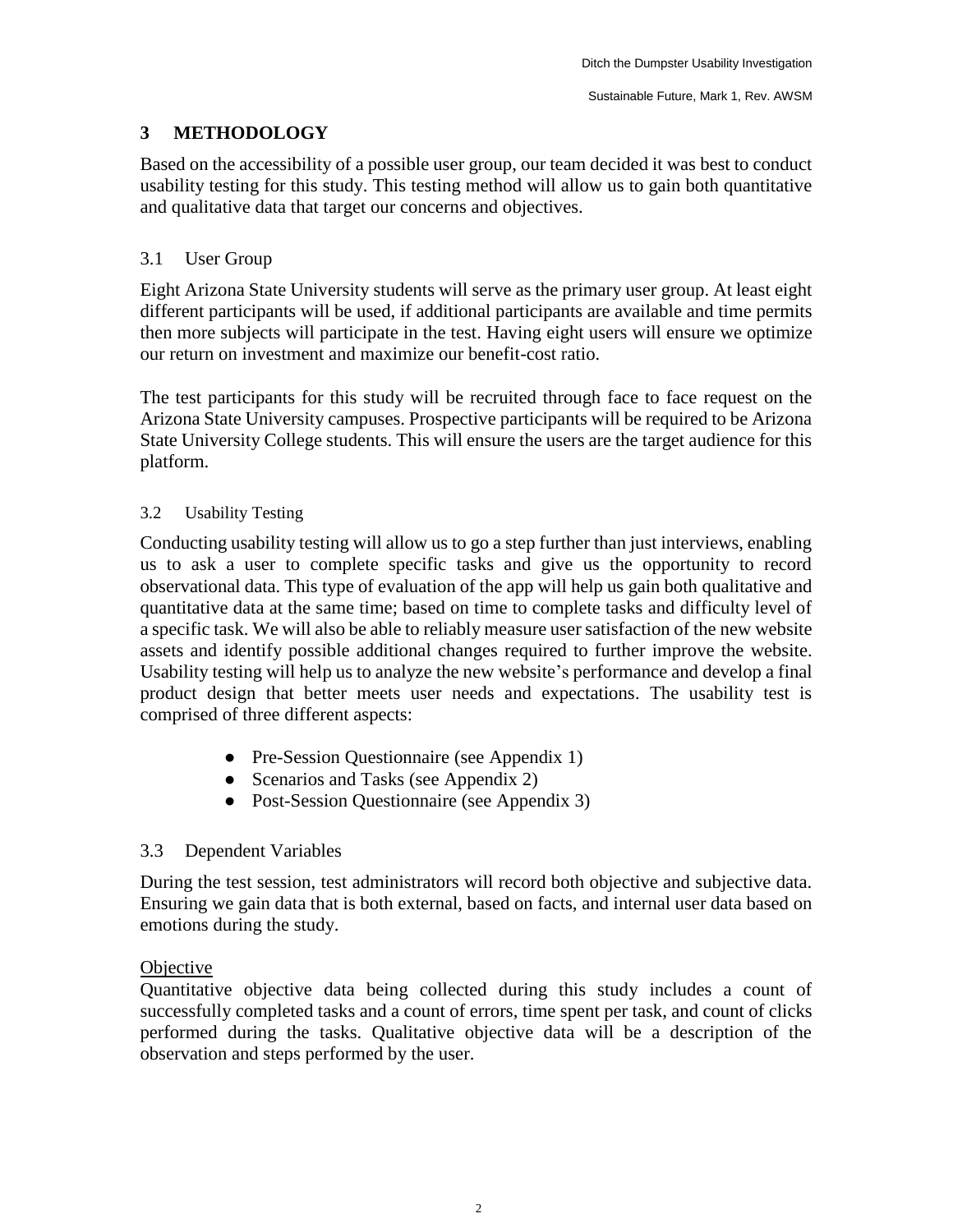- Count of tasks completed successfully
- Count of errors miss clicks and preferred return method
- Time spent per task  $-$  total time
- Count of total number of clicks performed during task completion
- Observed sequence of steps performed

## Subjective

Quantitative subjective data being collected during the study will be based on Likert scale ratings by the participant of how well they were able to complete tasks, the efficiency at which they felt they completed the tasks, and overall satisfaction. Qualitative subjective data will include the participants comments related to task completion, efficiency of the website, satisfaction, and their observed behavior recorded by the test administrator.

- Likert scale rating by participants of how well the website performs
- Likert scale rating by participants of how efficient the website is
- Likert scale rating of participants satisfaction with the website
- Participants comments related to task completion
- Participants comments related to efficiency of website
- Participants comments related to satisfaction of product
- A description of observed behavior by participant

## 3.4 User Interface

The Ditch the Dumpster website's home user interface is comprised of navigation leading to three other pages, focusing on three main user objectives: "What to Donate", "Where to Donate", and "How to Donate". After initially accessing the website, the user is greeted with a home page that has a main banner that indicates the sites name and identifying factors. As the user scans through the home page there is also three images linking to the other site pages identified above, along with information describing the program below.

|                                                                                                                                                                                                                                                                                                                                                                                                                                                                                                                                                                                                                                                                          | <b>ditch</b><br>the dumpster!                                                                                                                                                                                                                                                                                                                                                                                                                                                                                                                                                                                                                                                                                                                                                                                                                                                                                                                                                                                                                                                                                                 |                                                                                                                                                                                                                                                                                                                                                                                                                                                                                                                                                                                                                                                                                                                                                                                                                                                                                                                                                                                                                                                                                              |                                                                                                                                                                                                                                                                                                                                                                                                                                                                                                                                                                                                                                                             |
|--------------------------------------------------------------------------------------------------------------------------------------------------------------------------------------------------------------------------------------------------------------------------------------------------------------------------------------------------------------------------------------------------------------------------------------------------------------------------------------------------------------------------------------------------------------------------------------------------------------------------------------------------------------------------|-------------------------------------------------------------------------------------------------------------------------------------------------------------------------------------------------------------------------------------------------------------------------------------------------------------------------------------------------------------------------------------------------------------------------------------------------------------------------------------------------------------------------------------------------------------------------------------------------------------------------------------------------------------------------------------------------------------------------------------------------------------------------------------------------------------------------------------------------------------------------------------------------------------------------------------------------------------------------------------------------------------------------------------------------------------------------------------------------------------------------------|----------------------------------------------------------------------------------------------------------------------------------------------------------------------------------------------------------------------------------------------------------------------------------------------------------------------------------------------------------------------------------------------------------------------------------------------------------------------------------------------------------------------------------------------------------------------------------------------------------------------------------------------------------------------------------------------------------------------------------------------------------------------------------------------------------------------------------------------------------------------------------------------------------------------------------------------------------------------------------------------------------------------------------------------------------------------------------------------|-------------------------------------------------------------------------------------------------------------------------------------------------------------------------------------------------------------------------------------------------------------------------------------------------------------------------------------------------------------------------------------------------------------------------------------------------------------------------------------------------------------------------------------------------------------------------------------------------------------------------------------------------------------|
| <b>PISTI</b> Antonio State<br><b>Business and Finance</b><br>Automotive City<br>sma - Sales ent Security - Services - Sumpressing<br>Why Ditch the Dumpster?<br>Drach the Dumpater fits closely in with the Arizona State University's zero was to good, which is one of four<br>says exhibit goods. The GMS the Computer program provides students with an egg arturity to divert<br>isoteni exay tren the brafit and put 4 dentity into reservitties the concording conversity, utilisotely<br>supporting the goal of many clumpion from the landfift. Let's work together towards a more th stutusble.<br>have and make a difference imperiple's horn.<br>Our Mission | <b>FISU</b> discoussing<br><b>Business and Finance</b><br>Boles, Old Service<br>Home Resource : Sales and Gooder -<br><b><i><u>Property</u></i></b><br><b>What to De</b><br>the clum<br>What we Take for Donation<br>Internation shake Connective Child Despite the program of product code and the program of provided a supporter<br>during the fall 2016 Elish the European move in overt on the Tempe compas Each fall, students respeir<br>confinced. Styrology and other packaging to direct a pate flow the localS1. "We are slengy excited to see all<br>of the new andoresming students during travel in and give them a first or destanding into how we recycle on<br>campus," sad Alano Levina, Zeto Mayle posedant director. We take a wide variety of denation Anno, specifico.<br>new finish holiday<br>What we Don't Take for Donation<br>We have specific shop off events fielded below that vary with accepted there. We don't however take any<br>hopeshop work material or trads. If you're weeper if your new is shighly for devotion or resyclable, please<br>corner the 19<br>Items Accepted Year-Round | <b>PSU</b> determines<br><b>Business and Finance</b><br>Delman - China Audio<br><b>Sales and Security</b><br>hrreto Donab<br>Donation Locations<br>Anoma Thits Unyonisty resultation help heat when values or exhibit during to a books a to be N. The ASU<br>Ditch the Durapoter program also works with excernating postners to asset in taking items year reard. Oly<br>Berthers Bay Staters of Central Anizona steeping bets are treated anound residence balls and provide<br>additional waste distributions cotions throughout the year. Students also can record wear-round by using the<br>line lots found a fine residence hall some. See below for specific domains tenations.<br>Twinge Element<br><b>Brighton Wall</b><br><b>bobs Louises</b><br><b><i><u><u>Address</u></u></i></b><br>Alexandr Community Bayer<br><b>Senior Claim - Suffer and could be fire</b><br>-<br>Contracts Form<br><b>Attabili Constructions</b><br>Saved Crisis - mailer shows to a thin<br>Company's Server<br>Cours and Group and high paper.<br><b>Sent</b><br>with sales accepted a Rendi backdot | <b>ASH</b> Attorney<br><b>Dusiness and Finance</b><br>Bakes - OD - Fulfills - Hawningcolor - Saleyard Holdy - Serious - Suitabodily<br><b>Low by Donah</b><br>Moving 101<br>To get you cauted in the direction of a most sustainable moving process. the the Disth the European Team<br>and the Zero Waste Department can help. It's important to try and use no mobile and receptable packing<br>numerials. Also, use on much sections space are boy as possible to make your moving property more efficient<br>and effective. Oclove are some tips for moving as and moving out with suplamability as much<br>It's as Easy as<br>Tips to Move Sustainably |
| Orach the Durrisoner diverte warne from the landSE, topports bookboom-profits and trauthes the ASD<br>community obset proper may the guest more<br>Every year ASS students makes on an afficiation maker them accumulated more studi than they need<br>Home Page                                                                                                                                                                                                                                                                                                                                                                                                         | Brop off your ninelier keens in the big by<br>the hairs celerior boos. Here was neight<br>· Lines, States tower, bedding and mathed commit-<br>· Contact becomes and strongs hims<br>· timeler household-pools<br>· Clutter g, shares and accessories<br><b>What to Donate Page</b>                                                                                                                                                                                                                                                                                                                                                                                                                                                                                                                                                                                                                                                                                                                                                                                                                                           | Besi Hutlandy over<br>Networkinged trained-doctoilence<br><b>MECHELLAND</b><br>Ozaik sat Eringfol-clara Long Innt<br><b>METER Sales</b><br>Contractors MRT 8<br>Where to Donate Page                                                                                                                                                                                                                                                                                                                                                                                                                                                                                                                                                                                                                                                                                                                                                                                                                                                                                                         | Act for help. Volunteers can show you have and where to recycle in your down. When mosting out, in addition<br>to the normal year-more ca-mingled recycling to cation, lead for additional label net yeling bins around<br>the residence halls.<br><b><i>Displace Co. Trees</i></b><br>How to Donate Page                                                                                                                                                                                                                                                                                                                                                   |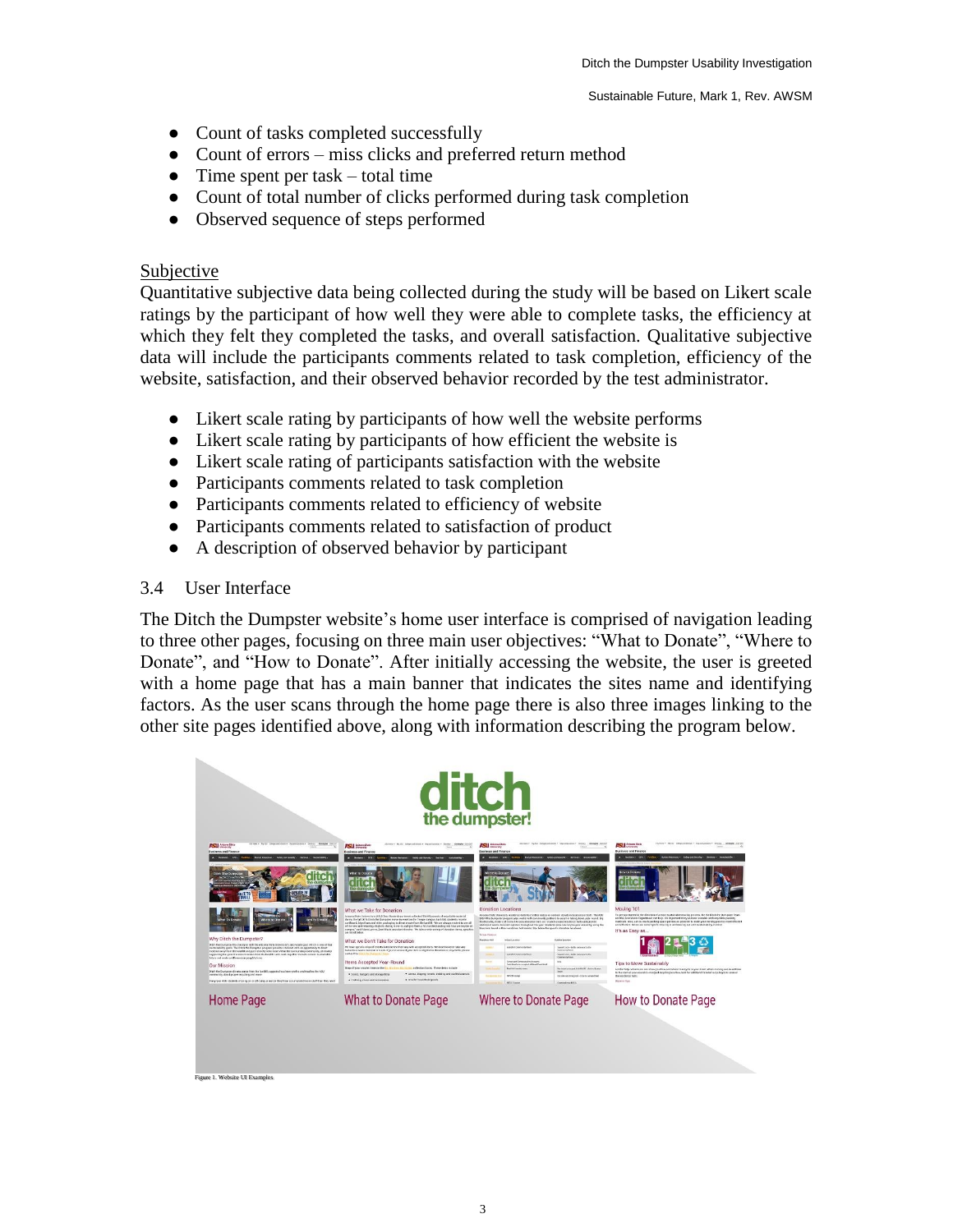## 3.5 Test Location and Conditions

All testing will occur at the Arizona State University, in an available to be determined classroom. The testing room will be quiet with adequate ambient lighting. The test room/facility shall include a test computer that will host the Ditch the Dumpster website, creating an accurate user experience.



3.6 Test Equipment / Instrumentation

The test will be conducted on either a Windows or Apple based computer, final decision between these two platforms will be determined on the day of the test. The test will be performed on the Chrome browser for consistency. Possible interference in testing could be language barriers or unforeseen facility problems.

## 3.7 Procedure

The usability testing will be conducted with a script for consistency and in three stages; a pre-session questionnaire, a series of scenarios and tasks for the user to work through, and a post-session questionnaire (see Appendix 4). In addition, all participants will sign a consent form if applicable (see Appendix 5).

## 3.7.1 Test Schedule

The following table describes a notional schedule for completing the usability testing on the Ditch the Dumpster website. This schedule is subject to change prior to the onset of testing.

| Test setup                 | 1600-1610 |                 |
|----------------------------|-----------|-----------------|
| Orientation/fam            | 1611-1620 |                 |
| Elevate pre-test           | 1621-1630 | PT <sub>1</sub> |
| Elevate scenario/task test | 1631-1645 | ST <sub>2</sub> |
| Elevate post-test          | 1646-1655 | PT <sub>3</sub> |
| Breakdown test             | 1656-1705 |                 |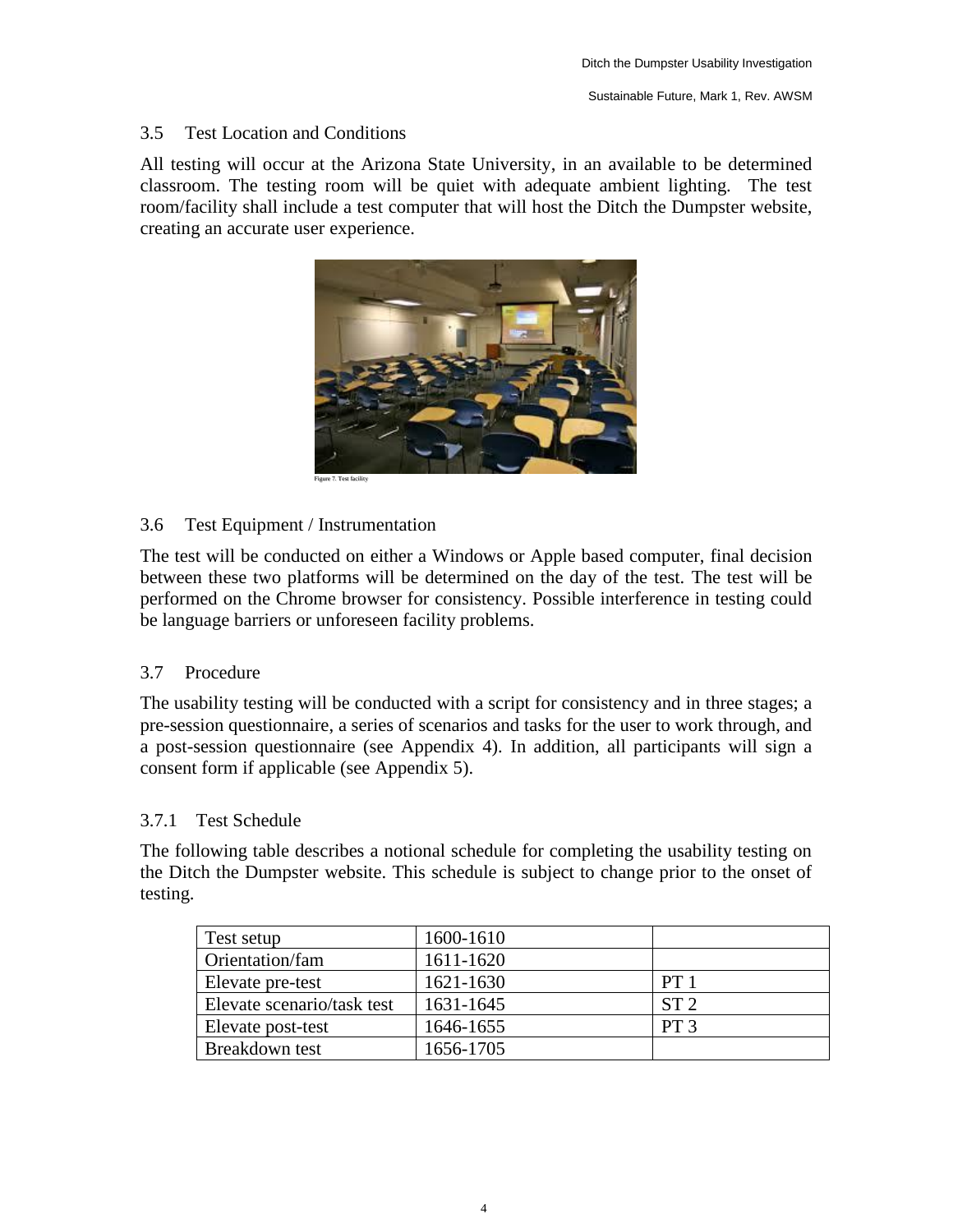## **4 DATA COLLECTION, REDUCTION, AND ANALYSIS**

## 4.1 Collection

Data collection will focus on the three primary attributes that comprise usability: effectiveness, efficiency, and satisfaction (ISO 9241-11). Data collection based on these three attributes will be divided into quantitative and qualitative data. All subjective and objective data recorded during testing will be recorded via electronic document in appropriate spreadsheets for reduction and analysis.

## 4.2 Reduction

All data will be organized by user results per task, answer, or comment. All data will be scanned for redundancy and organized into a corrected, ordered, and organized form.

## 4.3 Analysis

Data analysis will be measured by issue indication, cause identification or investigation, and triangulation on variance, patterns, consistencies, and outliers within the data. Prioritization and type will organize this data. Types of issues include technical and navigational issues along with aesthetic and visual design issues.

● Additional post-test statistical analyses can be performed.

## **5 RESULTS**

The results depicted below reflect the average of the data collected across all tresting. We will report:

- Number and percent of participants who complete each scenario, and all scenarios.
- Average time taken to complete each scenario for those who completed the scenario.
- Satisfaction results.
- Participant comments and Likert scale results.
- Observation results if they are illustrative.
- 5.1 Objective Measures
	- Count of tasks completed successfully
	- Count of errors
	- Time spent per task
	- Count of number of clicks performed during task completion
	- Observed sequence of steps performed
- 5.2 Subjective Measures
	- Likert scale rating by participants of how well the website performs
	- Likert scale rating by participants of how efficient the website is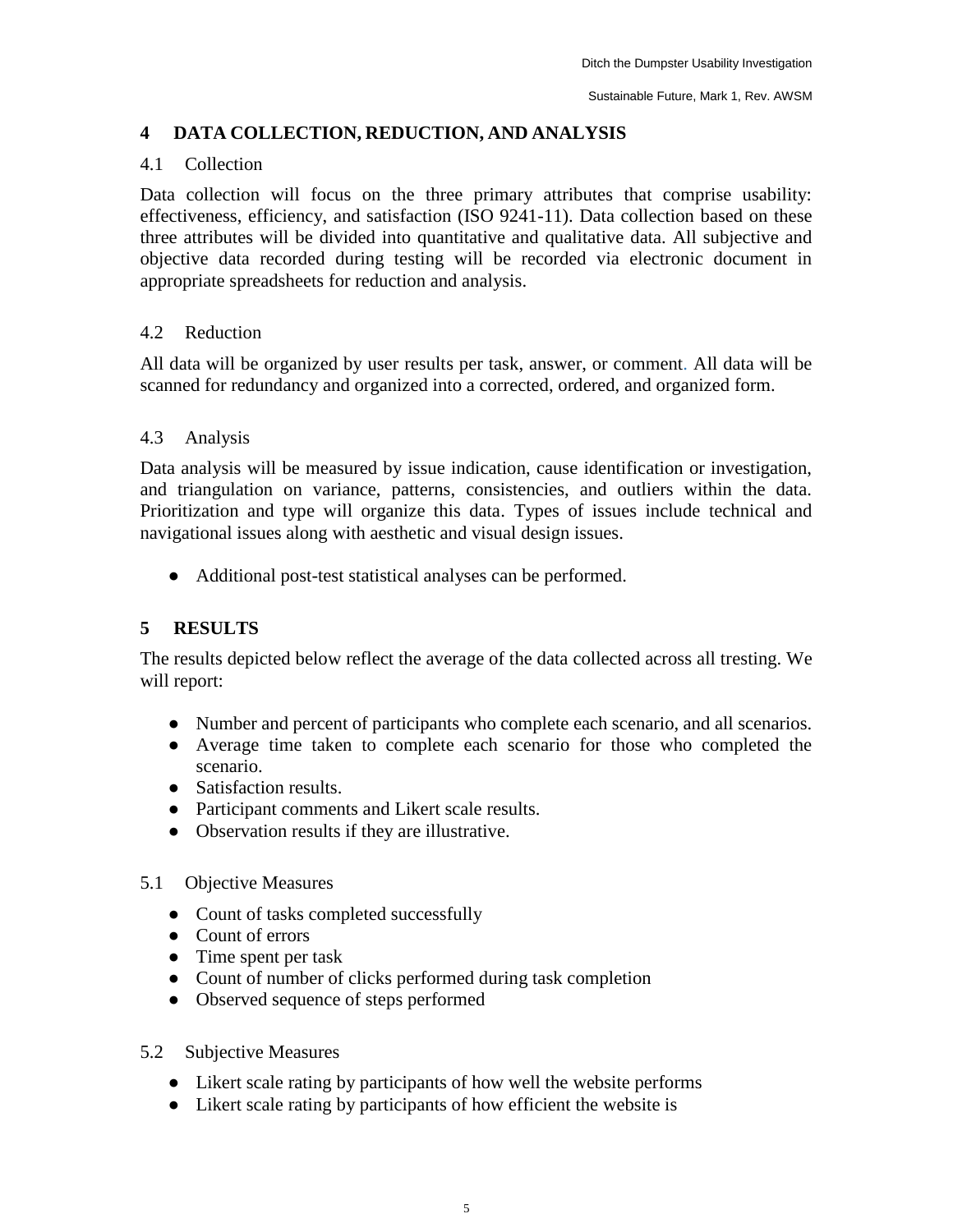- Likert scale rating of participants satisfaction with the website
- Participants comments related to task completion
- Participants comments related to efficiency of website
- Participants comments related to satisfaction of product
- A description of observed behavior by participant

## **6 COMMENTS**

Test subjects made the following comments about the Ditch the Dumpster website.

## 6.1 Comments

**TBD** 

## **7 CONCLUSIONS**

Based on our usability testing of the Ditch the Dumpster website, we will be able to determine:

- Website overall user satisfaction
- Website attractiveness
- Usefulness of the website
- Efficiency of the website's navigation
- Ease of learning
- Overall controllability

## **8 RECOMMENDATIONS**

Based on our user testing, we are making the following recommendations to improve the overall usability of the Ditch the Dumpster website.

TBD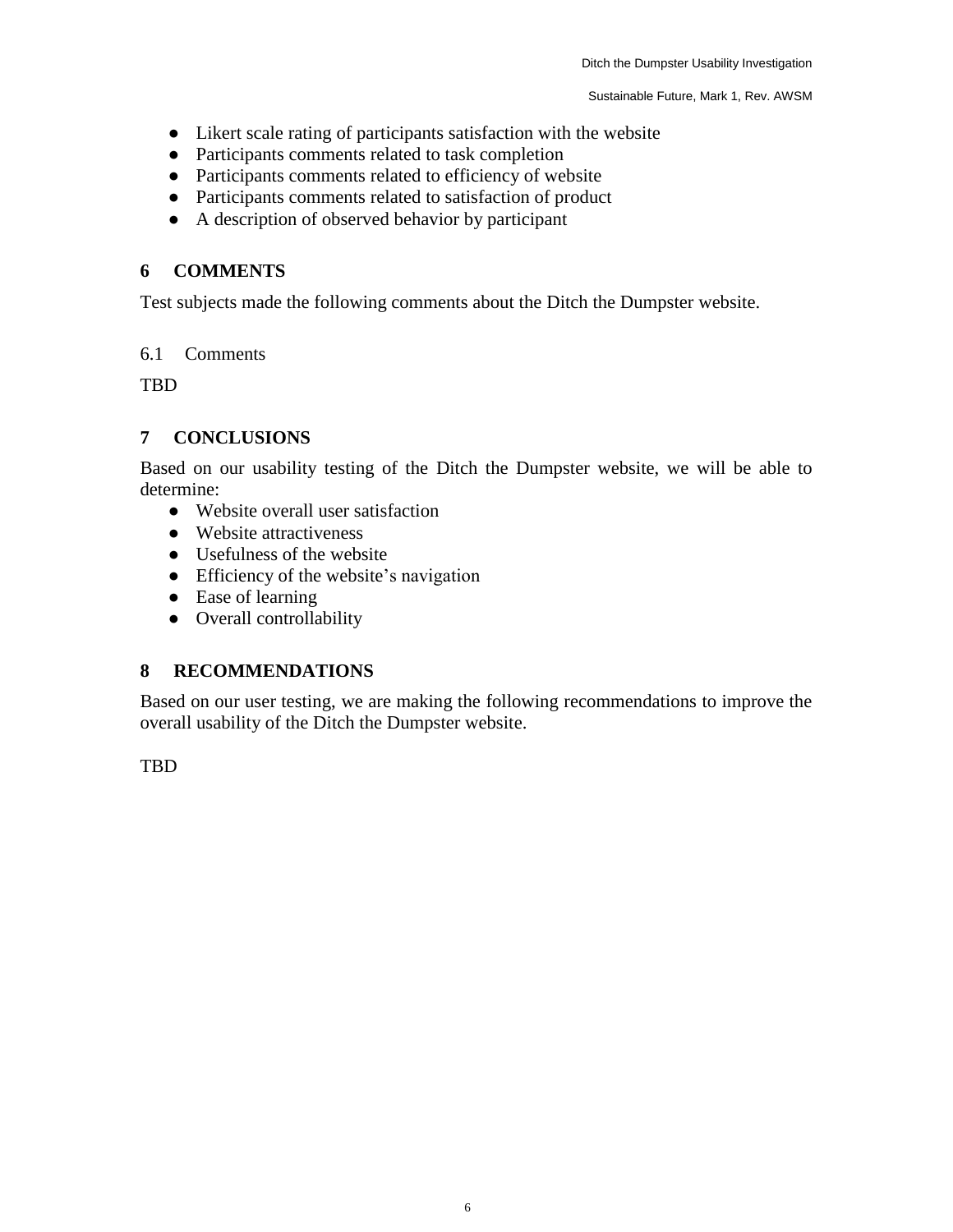## **APPENDIX 1 PRE-SESSION QUESTIONNAIRE**

The test subjects will complete the following pre-test questionnaire. This list is subject to change prior to the onset of testing.

- 1. What is your gender?
	- Female
	- Male
	- $\Box$  Prefer not to say
	- Other: \_\_\_\_\_\_\_\_\_\_\_\_\_\_
- 2. What is your age?
	- $\Box$  Under 20 years
	- $\Box$  20 30 years
	- $\Box$  30 40 years
	- $\Box$  40 50 years
	- $\Box$  Over 50 years
- 3. What is your highest level of completed education?
	- High School
	- Associate Degree
	- Bachelor's degree
	- Master's degree
	- None
- 4. Work experience? What do you do for a living?

\_\_\_\_\_\_\_\_\_\_\_\_\_\_\_\_\_\_\_\_\_\_\_\_\_\_\_\_\_\_\_\_\_\_\_\_\_\_\_\_\_\_\_\_\_\_\_\_\_\_\_\_\_\_\_\_\_\_\_\_\_\_

\_\_\_\_\_\_\_\_\_\_\_\_\_\_\_\_\_\_\_\_\_\_\_\_\_\_\_\_\_\_\_\_\_\_\_\_\_\_\_\_\_\_\_\_\_\_\_\_\_\_\_\_\_\_\_\_\_\_\_\_\_\_

- 5. What is your computer ability level?
	- **Basic**
	- Advanced
	- Expert
- 6. What is your frequency of internet usage?
	- $\Box$  Low (1 15 hrs. Per Week)
	- $\Box$  Moderate (16 30 hrs. Per Week)
	- $\Box$  High (31+ hrs. Per Week)
	- None
- 7. What are your favorite websites?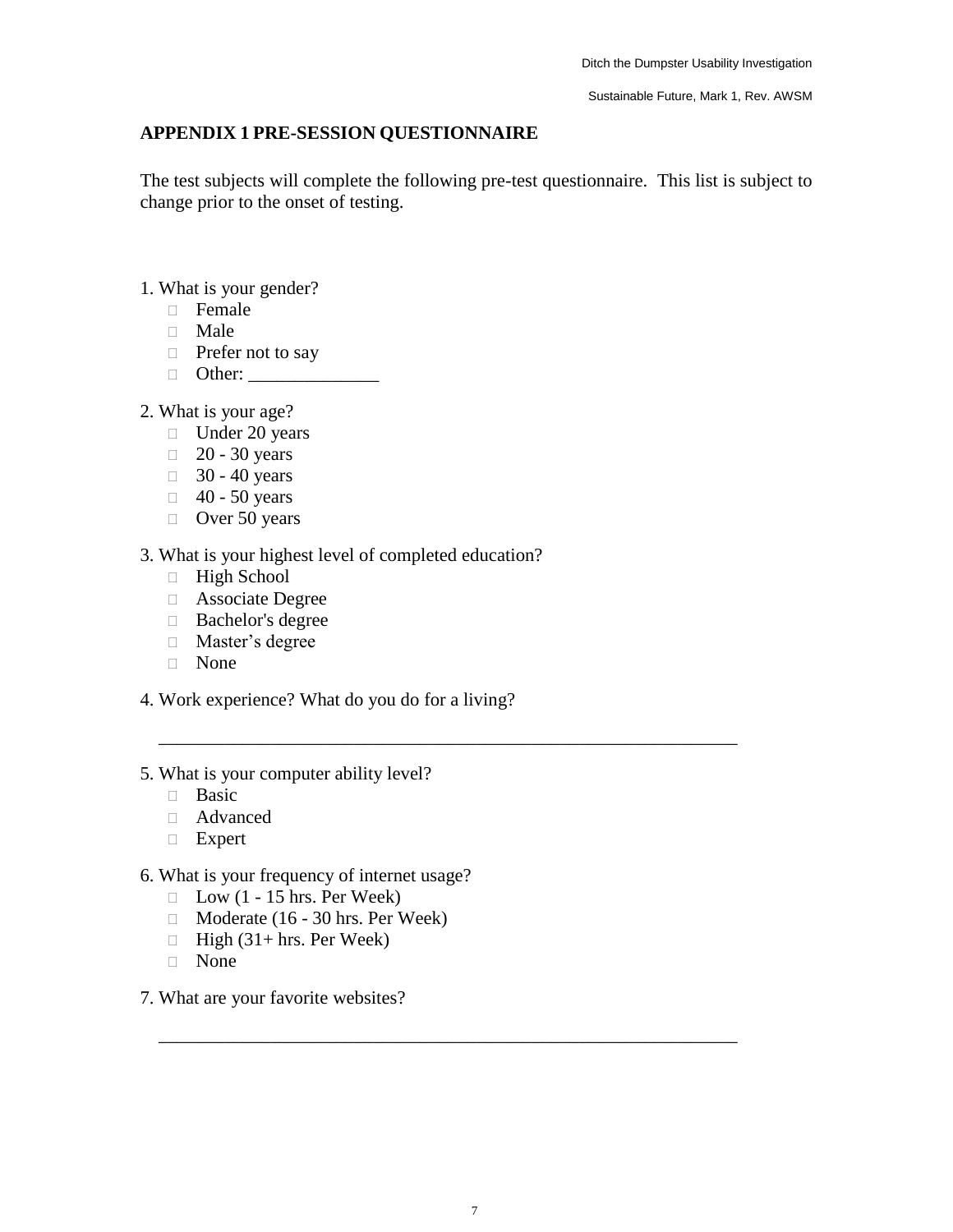8. What do you know Ditch the Dumpster for?

9. Have you ever used the Ditch the Dumpster website before?

\_\_\_\_\_\_\_\_\_\_\_\_\_\_\_\_\_\_\_\_\_\_\_\_\_\_\_\_\_\_\_\_\_\_\_\_\_\_\_\_\_\_\_\_\_\_\_\_\_\_\_\_\_\_\_\_\_\_\_\_\_\_\_

\_\_\_\_\_\_\_\_\_\_\_\_\_\_\_\_\_\_\_\_\_\_\_\_\_\_\_\_\_\_\_\_\_\_\_\_\_\_\_\_\_\_\_\_\_\_\_\_\_\_\_\_\_\_\_\_\_\_\_\_\_\_\_

- Yes
- No
- Maybe

10. Have you heard of Ditch the Dumpster before?

- Yes
- No
- Maybe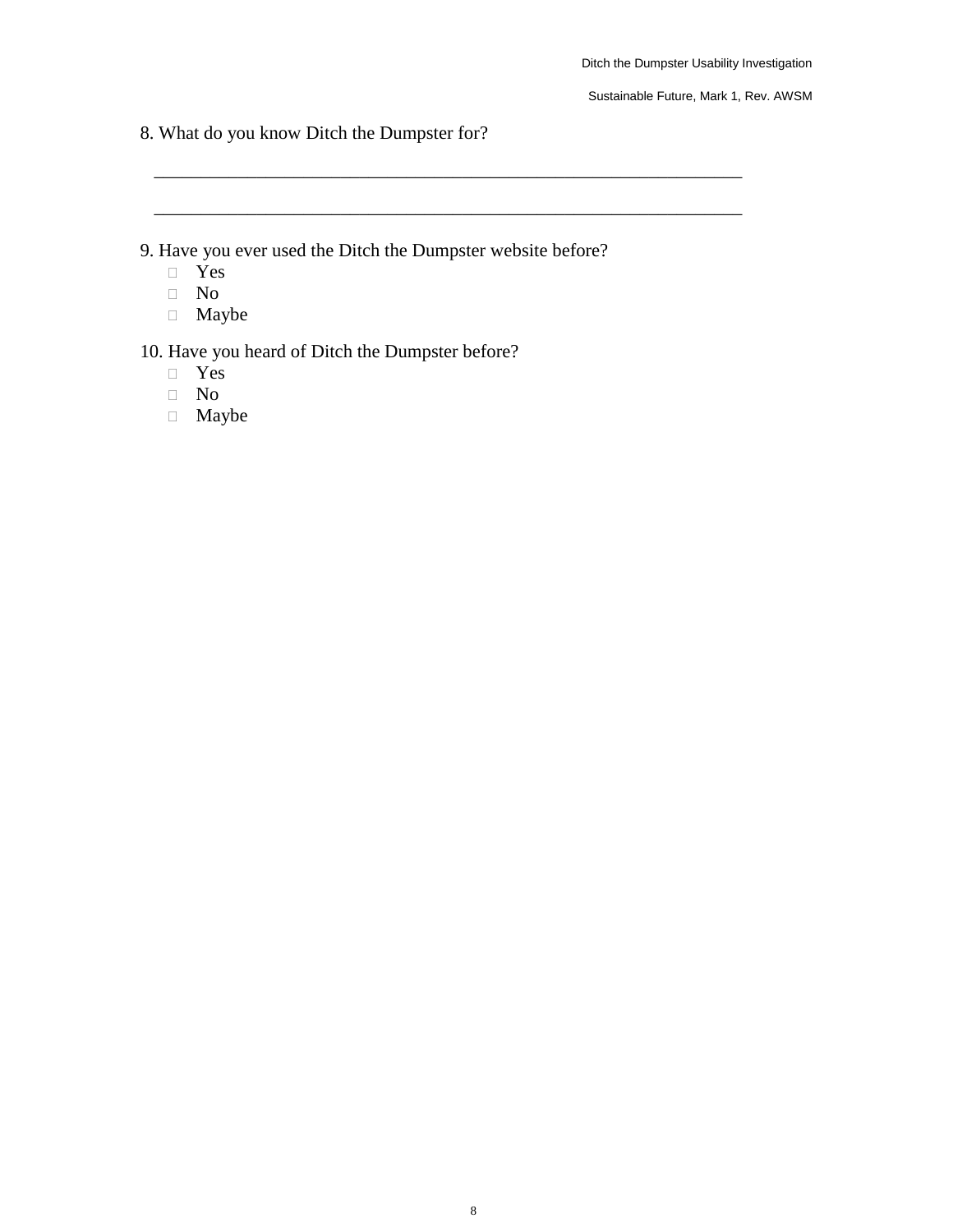## **APPENDIX 2 SCENARIOS & TASKS**

The test subjects will complete the following tasks during the usability test. These tasks are subject to change prior to the onset of testing.

## **Scenario 1**

"You're a student moving out of the dorms and you need to figure out what you can donate to the Ditch the Dumpster program"

• **Task 1:** Find the page that tells you what you can donate.

| <b>Time</b> | Miss#   Comments |
|-------------|------------------|
|             |                  |
|             |                  |
|             |                  |
|             |                  |

• **Task 2:** Find the list of accepted items.

| <b>Time</b> | Miss#   Comments |
|-------------|------------------|
|             |                  |
|             |                  |
|             |                  |
|             |                  |

• **Task 3:** Find out when the next "Move-out" event is.

| <b>Time</b> | Miss#   Comments |
|-------------|------------------|
|             |                  |
|             |                  |
|             |                  |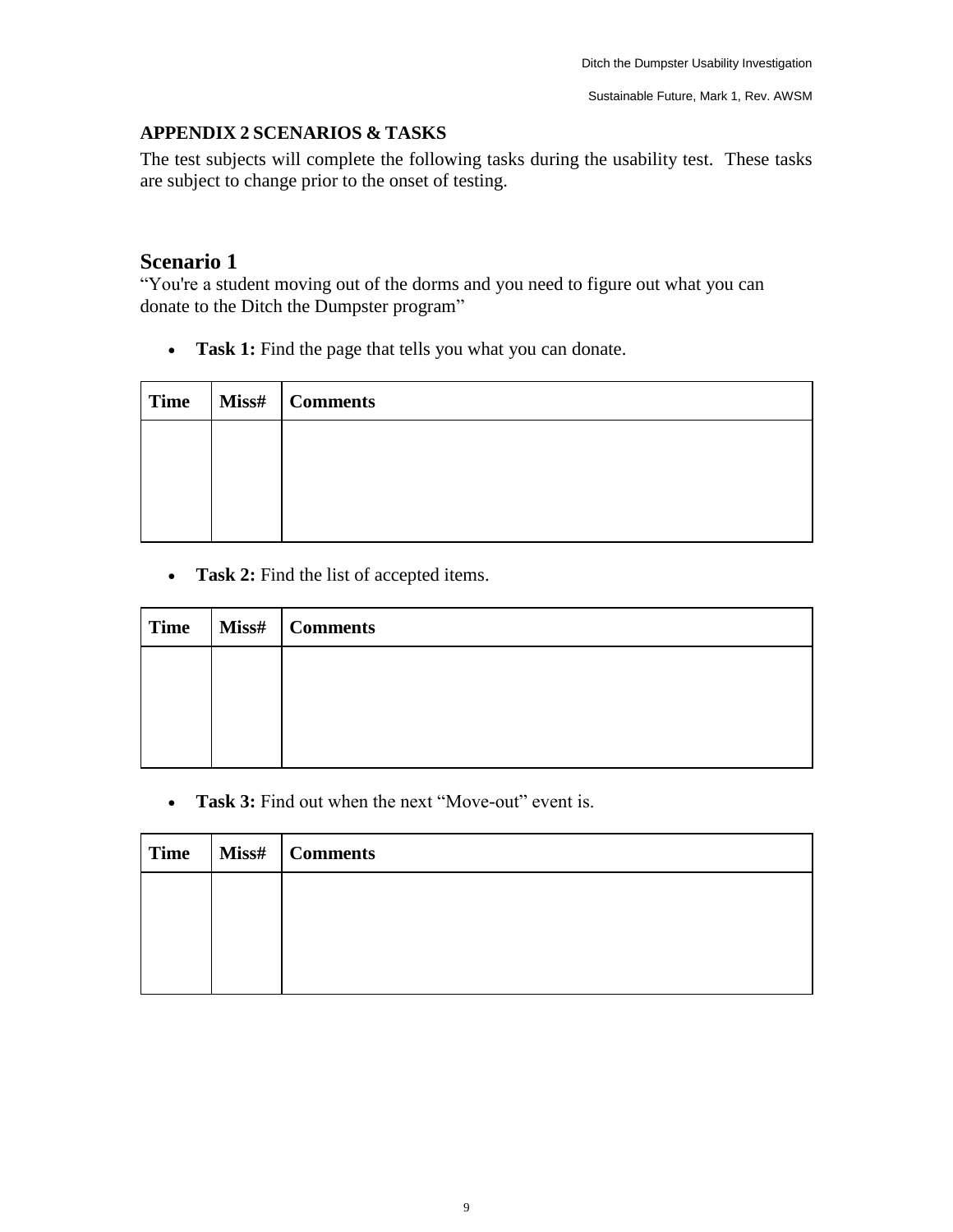## **Scenario 2**

"You already know what you can donate to the Ditch the Dumpster program and now you need to know where the nearest donation sites are on the Polytechnic campus additionally, you want information on how to donate as well".

• **Task 1:** From the main page, find the page that will give you information on where to donate.

| <b>Time</b> | Miss#   Comments |
|-------------|------------------|
|             |                  |
|             |                  |
|             |                  |

• **Task 2:** Find the list donation sites on your campus.

| <b>Time</b> | Miss#   Comments |
|-------------|------------------|
|             |                  |
|             |                  |
|             |                  |

• **Task 3:** Find the page that tells you information on how to donate.

| <b>Time</b> | Miss#   Comments |
|-------------|------------------|
|             |                  |
|             |                  |
|             |                  |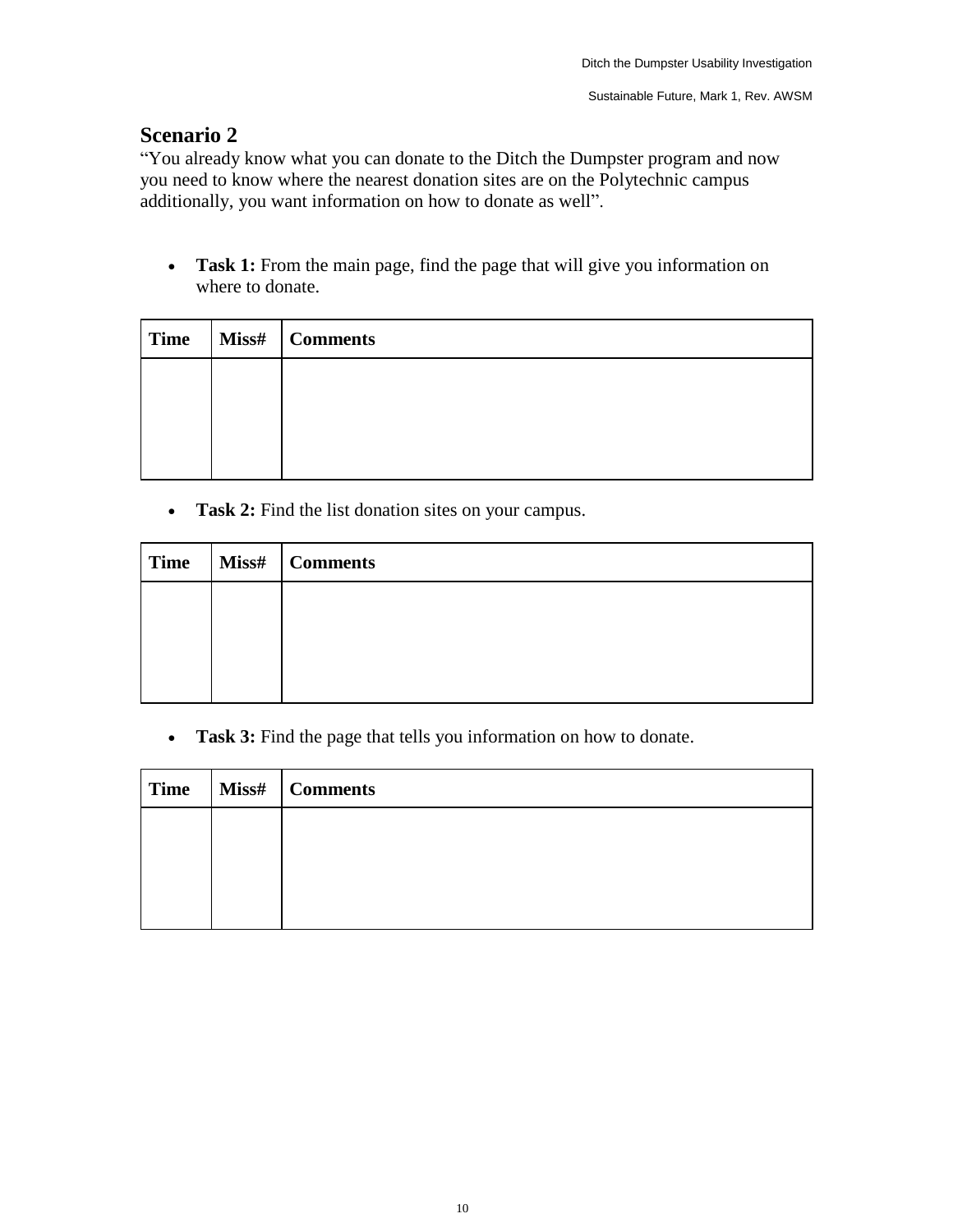## **APPENDIX 3 POST-SESSION QUESTIONNAIRE**

The test subjects will complete the following post-test questionnaire. This list is subject to change prior to the onset of testing.

*Post-Session Questions: Please answer the following questions to the best of your ability.* 

*Please rate (i.e. check the box to show) agreement or disagreement with the following statements:* 

#### 1. You were able navigate the website easily.

| strongly agree | agree | slightly agree | neutral | slightly disagree | disagree | strongly disagree |
|----------------|-------|----------------|---------|-------------------|----------|-------------------|

#### 2. The website had an effective layout.

| strongly agree | agree | slightly agree | neutral | slightly disagree | disagree | strongly disagree |
|----------------|-------|----------------|---------|-------------------|----------|-------------------|

#### 3. You feel the website was a positive experience overall.

| strongly agree | agree | slightly agree | neutral | slightly disagree | disagree | strongly disagree |
|----------------|-------|----------------|---------|-------------------|----------|-------------------|

#### 4. It was easy for you to complete your tasks.

| strongly agree | agree | slightly agree | neutral | slightly disagree | disagree | strongly disagree |
|----------------|-------|----------------|---------|-------------------|----------|-------------------|

### 5. You enjoyed navigating the website.

| strongly agree | agree | slightly agree | neutral | slightly disagree | disagree | strongly disagree |
|----------------|-------|----------------|---------|-------------------|----------|-------------------|

### 6. The links on the main page are well placed.

| strongly agree | agree | slightly agree | neutral | slightly disagree | disagree | strongly disagree |
|----------------|-------|----------------|---------|-------------------|----------|-------------------|

#### 7. The language used with the links and navigation is clear and easy to understand.

| strongly agree | agree | slightly agree | neutral | slightly disagree | . .<br>disagree | strongly disagree |
|----------------|-------|----------------|---------|-------------------|-----------------|-------------------|

### 8. This website has information that is useful to me.

| strongly agree | agree | slightly agree | neutral | slightly disagree | disagree | strongly disagree |
|----------------|-------|----------------|---------|-------------------|----------|-------------------|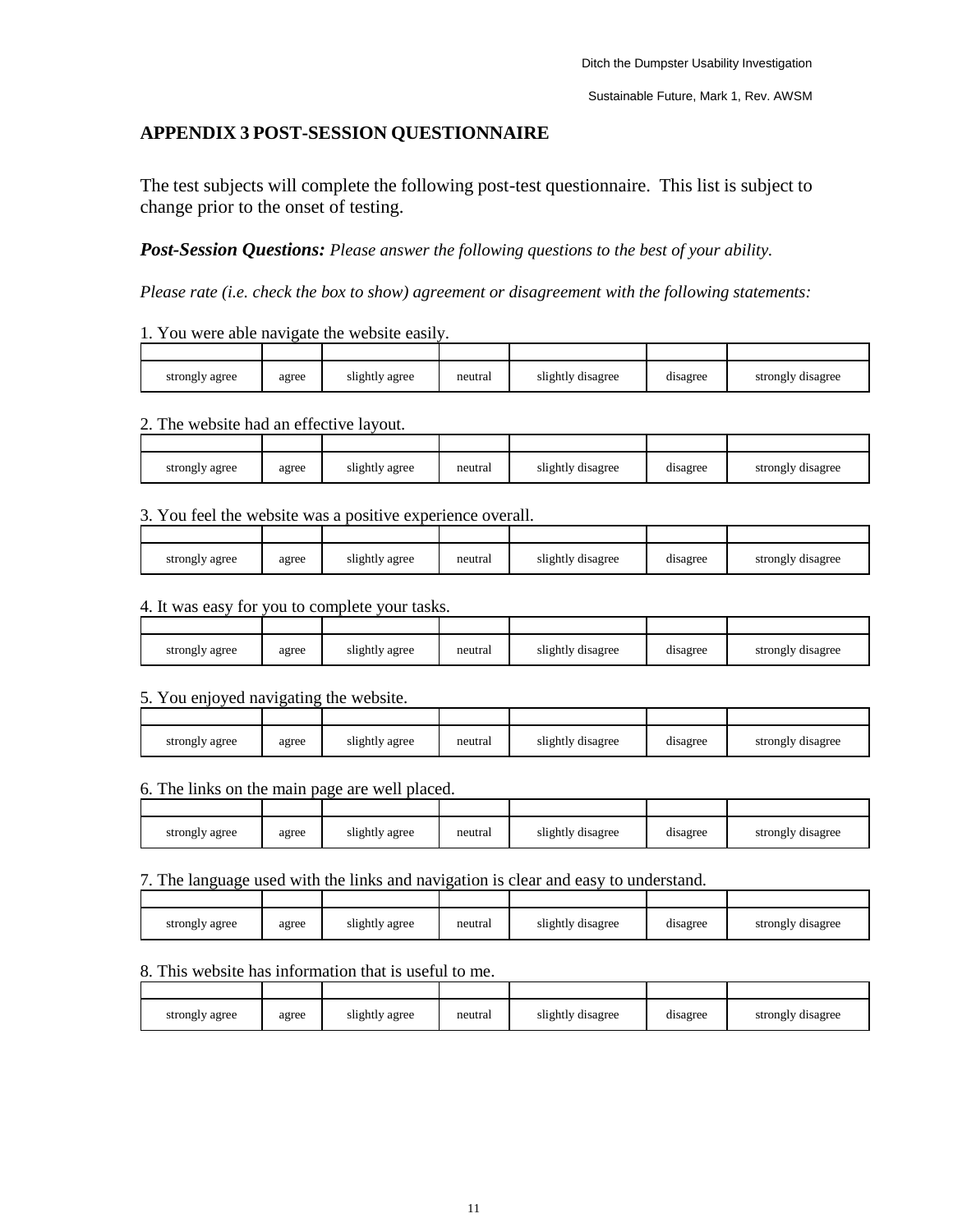9. Information in the website is easy to find.

| strongly agree | agree | slightly agree | neutral | slightly disagree | disagree | strongly disagree |
|----------------|-------|----------------|---------|-------------------|----------|-------------------|

#### 10. I enjoyed the colors used in the website.

 $\frac{1}{2}$  ,  $\frac{1}{2}$  ,  $\frac{1}{2}$  ,  $\frac{1}{2}$  ,  $\frac{1}{2}$  ,  $\frac{1}{2}$  ,  $\frac{1}{2}$  ,  $\frac{1}{2}$  ,  $\frac{1}{2}$  ,  $\frac{1}{2}$  ,  $\frac{1}{2}$  ,  $\frac{1}{2}$  ,  $\frac{1}{2}$  ,  $\frac{1}{2}$  ,  $\frac{1}{2}$  ,  $\frac{1}{2}$  ,  $\frac{1}{2}$  ,  $\frac{1}{2}$  ,  $\frac{1$  $\overline{\phantom{a}}$  , where the contract of the contract of the contract of the contract of the contract of the contract of the contract of the contract of the contract of the contract of the contract of the contract of the contr

| strongly agree | agree | slightly agree | neutral | slightly disagree | disagree | strongly disagree |
|----------------|-------|----------------|---------|-------------------|----------|-------------------|

#### 11. The website pages are confusing and difficult to read.

| strongly agree | agree | slightly agree | neutral | slightly disagree | disagree | strongly disagree |
|----------------|-------|----------------|---------|-------------------|----------|-------------------|

## 12. The information presented is aesthetically pleasing.

| strongly agree | agree | slightly agree | neutral | slightly disagree | . .<br>disagree | strongly disagree |
|----------------|-------|----------------|---------|-------------------|-----------------|-------------------|

#### 13. The purpose of the website is apparent from the main page.

| strongly agree | agree | slightly agree | neutral | slightly disagree | disagree | strongly disagree |
|----------------|-------|----------------|---------|-------------------|----------|-------------------|

14. Please list 3 adjectives you feel best represent your experience with the website.

\_\_\_\_\_\_\_\_\_\_\_\_\_\_\_\_\_\_\_\_\_\_\_\_\_\_\_\_\_\_\_\_\_\_\_\_\_\_\_\_\_\_\_\_\_\_\_\_\_\_\_\_\_\_\_\_\_\_\_\_\_\_\_\_\_\_\_\_

15. What aspects did you like about the website? Please explain.

*Please add any additional comments you may have regarding the design and navigation of the website at the bottom of this paper and on the back.* **Thank you for your participation in this study.**

\_\_\_\_\_\_\_\_\_\_\_\_\_\_\_\_\_\_\_\_\_\_\_\_\_\_\_\_\_\_\_\_\_\_\_\_\_\_\_\_\_\_\_\_\_\_\_\_\_\_\_\_\_\_\_\_\_\_\_\_\_\_\_\_\_\_\_\_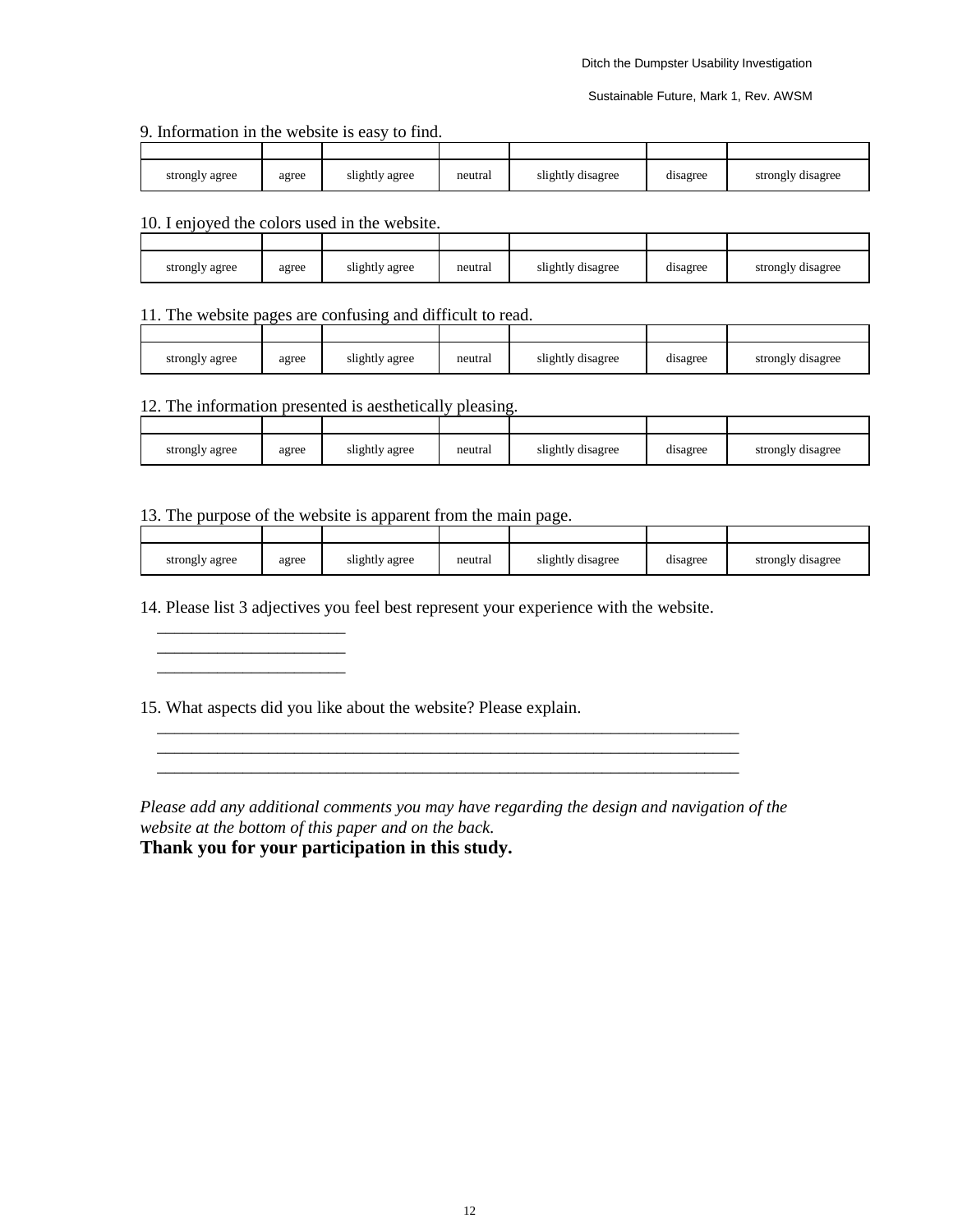## **APPENDIX 4 SESSION SCRIPT**

The test will be conducted based on the following script. This script is subject to change prior to the onset of testing.

## **The Instructions**

Hi, My name is Minimum All the guiding you through our session today.

Before we start our session, I have some information I want to go over with you. I'm going to be reading from a script to ensure I cover everything and our sessions are consistent.

I'm sure you understand why I have asked you to participate in this session but, allow me to cover the basis again briefly. We are asking people to try using this website to evaluate its design, navigation, and content. The session should take about a half hour.

I want to make it clear to you that this session is intended to test the website's performance and not your own. You are not personally being evaluated in any way and you can't do anything wrong during this session.

During the session and as you use the site I would like you to be as vocal as possible about the navigational decisions you make and why you made them. Additionally, please try to explain what you are viewing and what you are trying to do. This will help me to better understanding how you are perceiving the site.

Also, please be as critical as possible and don't worry about any negative feedback you give me. Our goal is to improve the site, so your honest reactions will be appreciated.

If you have any questions along the way, feel free to just ask them. I cannot help you complete the tasks but, I will answer your questions to the best of my ability. Also, if you need a break at any time just let me know.

This session will consist of some pre-session questions, some tasks based on scenarios for you to attempt, and a post-session questionnaire.

Do you have any questions so far?

## **The Pre-Session Questionnaire**

Before we look at the site, I would like to ask you some questions.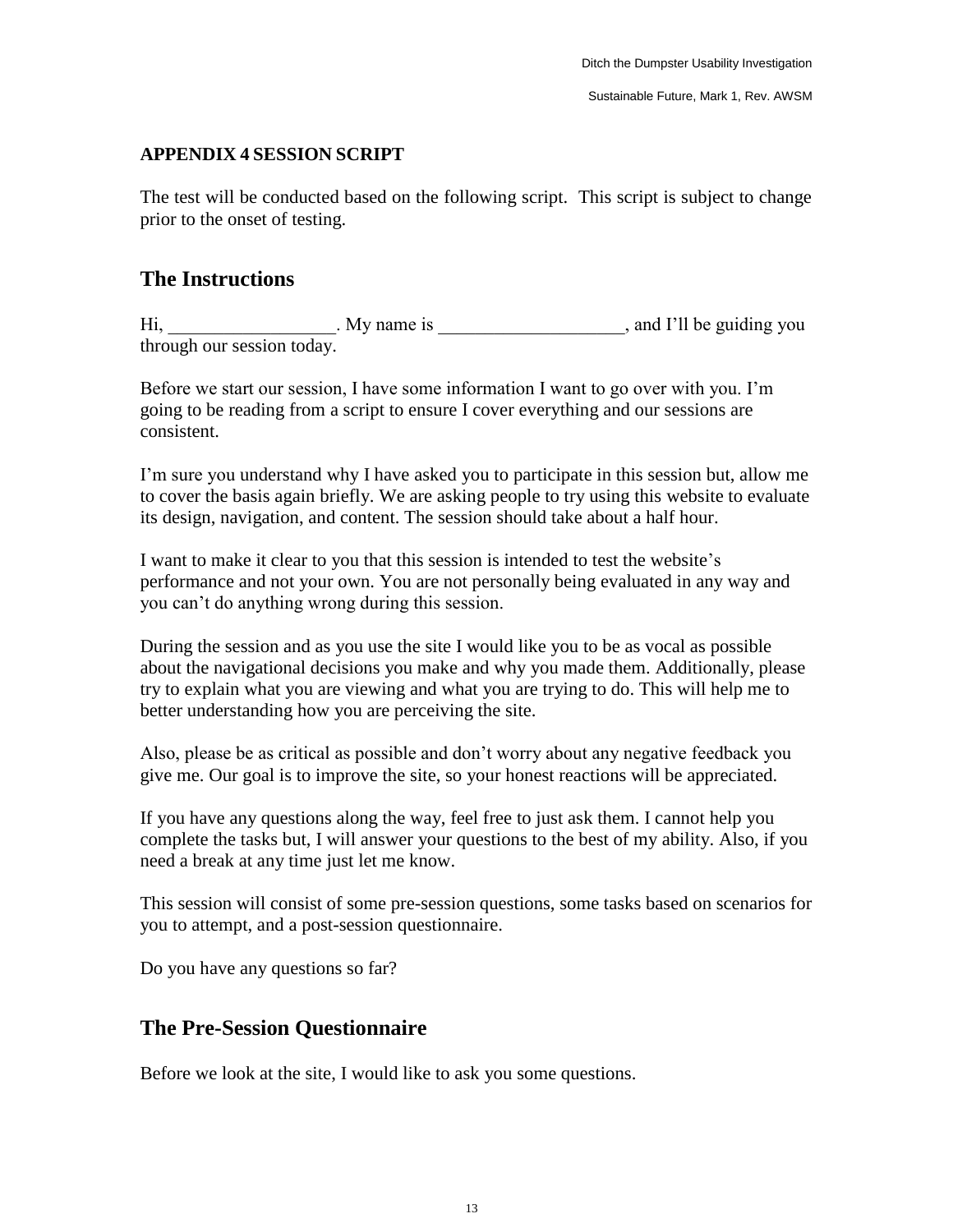\*\*Ask the pre-session questions\*\* \*\*Record the information from the participant on the pre-session sheet\*\*

Thank you for taking the time to answer those questions, let's take a look at the website.

## **Website Main Page Tour**

\*\*Open the website but, do not let the participant navigate\*\*

So, this is the site we will be focusing for this session. I would like you to tell me what your initial feelings are about the site and tell me what stands out to you about it. Just look around and tell me how you feel about the homepage in general.

You can scroll the site but, please don't click on anything yet.

\*\*Record participant's feelings in the notes section on pre-session sheet\*\*

## **The Scenarios and Tasks**

Great, I appreciate your feedback. Now I'm going to be asking you to complete a few tasks based on specific scenarios. I will read them to you then give you the sheet, so you can easily reference the tasks.

As we did before, please think aloud voicing your thoughts and feelings as much as possible.

\*\*Read the scenario aloud and the tasks, one at a time\*\* \*\*Hand the scenario paper to the participant as they attempt the scenario and task\*\*

\*\*Record feedback and completion times in the notes on the pre-questions sheet\*\*

## **Post-Session Questionnaire**

Great job! Thank you so much for working through those tasks.

The final aspect to this session is a quick questionnaire I have for you, focusing on your experience with the website.

Take as much time as you would like.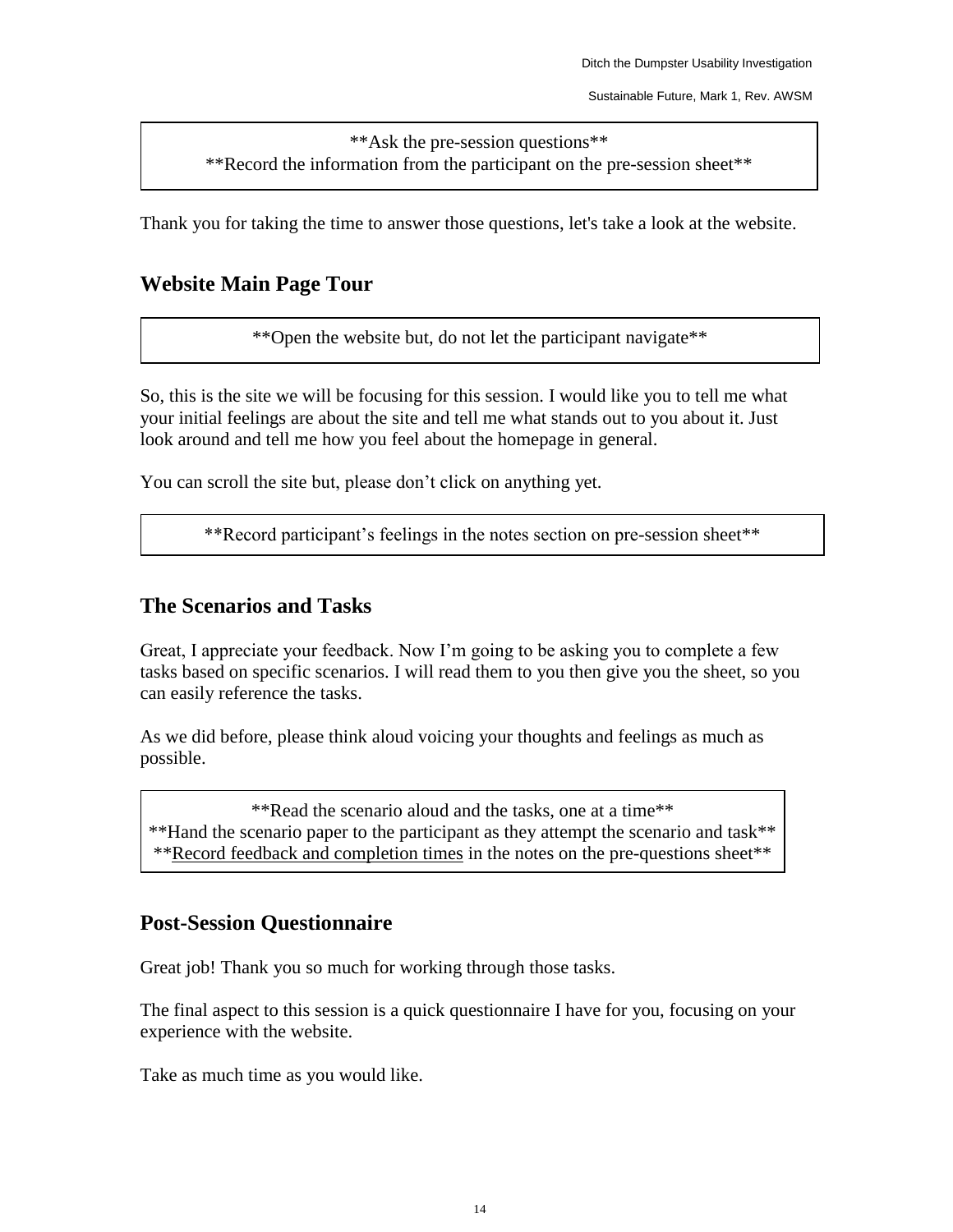\*\*Hand the participant the Post-Session Questionnaire\*\*

## **Wrap Up**

Do you have any questions for me now that we have completed the session?

Thank you for participating in this session, your feedback is greatly appreciated.